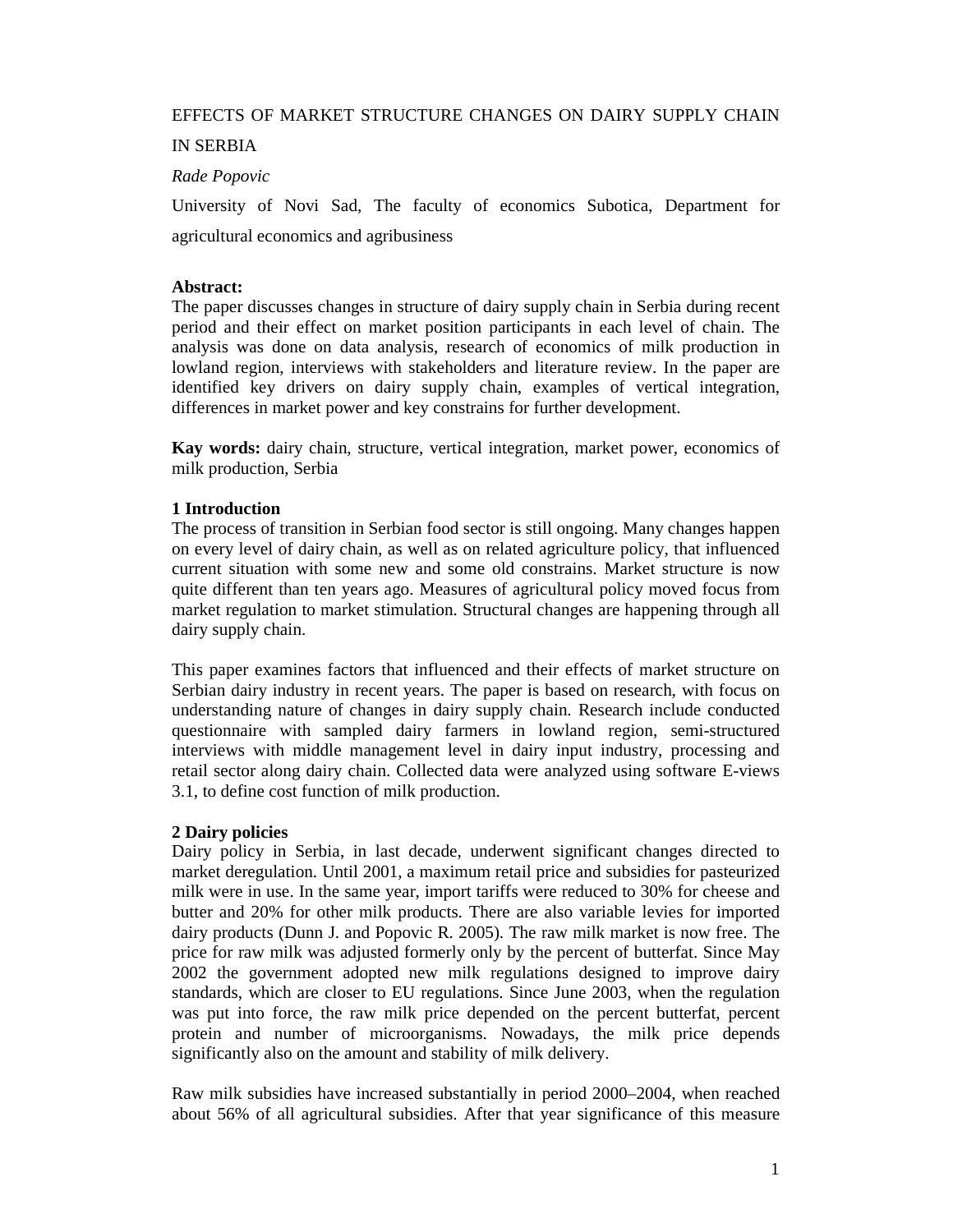decreased and reaches 5.2% of all market measures in 2009. There were two levels of subsidy, one for milk from the lowlands and the second, higher for milk from the highland regions. In 2009 this subsidy equalized for all regions, but begin to recognize differences in milk quality, milk that satisfied EU raw milk regulation gets higher premiums. Raw milk subsidies in Serbia are cash payments per liter for milk that farmers sold to the dairy plant. The payments are made periodically direct to farms. In 2002 the share of raw milk subsidies of the farm gate milk price was highest with over 37%. Since than it decreasing and in 2007 was 12% for lowland region and further decreased in 2009. Market-oriented producers benefit most from this direct support. For example dairy farms in the Province of Vojvodina (lowland) had 14% of the cows in 2003 and received 33% of the total raw milk subsidies. Since lowland herds are larger and have a larger share of milk delivered, these farmers receive more of the total subsidies.

Additionally, dairy farmers in recent years received subsidies for first time calving cows, intended to improve genetic potential of herds. Another direct subsidy is intended for all farmers in crop and vegetable production was for inputs (fuel, seed and fertilizer). This subsidy is fixing per 1 hectare of arable land on beginning of each year.

Globalization process exposes Serbian dairy chain to higher level of competition. In November of 2008 the Serbian government ratified a Stabilization and Association Agreement with EU. Unilaterally decided, Serbia began with the implementation of trade part of the Interim Trade agreement with EU, from January 1. 2009. For the dairy sector this decision means that during 2009 to 2014 the border protection will gradually reduce, and the dairy sector in Serbia will be exposed to a higher level of competition. Reduction of border protection would not be same for all milk products, for example, liquid milk products will be depleted and on cheese it can remain approximately 10%. There is also in use free trade agreement with Western Balkan countries, Russia and agreement with Turkey which will be implemented since 2010.

Two the most important dairy policy measures in Serbia in last decade were raw milk subsidies and import tariffs. Perspectives in forthcoming years for dairy policy measures are the further harmonization with EU regulations. That means, for example, that raw milk subsidies, subsidies for first time calving cows and other will be substituted with decupled payments.

#### **3 Dairy supply chain structures and key drivers 3.1 Dairy input sector**

Development of dairy input sector follows structural changes of dairy farms. Concentration is obvious in feed industry. From big number of locally oriented enterprises in feed component production, this sector moves to few big companies oriented on national market.

# **3.2 Dairy farms**

Milk production is traditionally based on family farms which produce 91.3% of total cow milk. Farms in property of companies produce additional 8.7 %. Number of dairy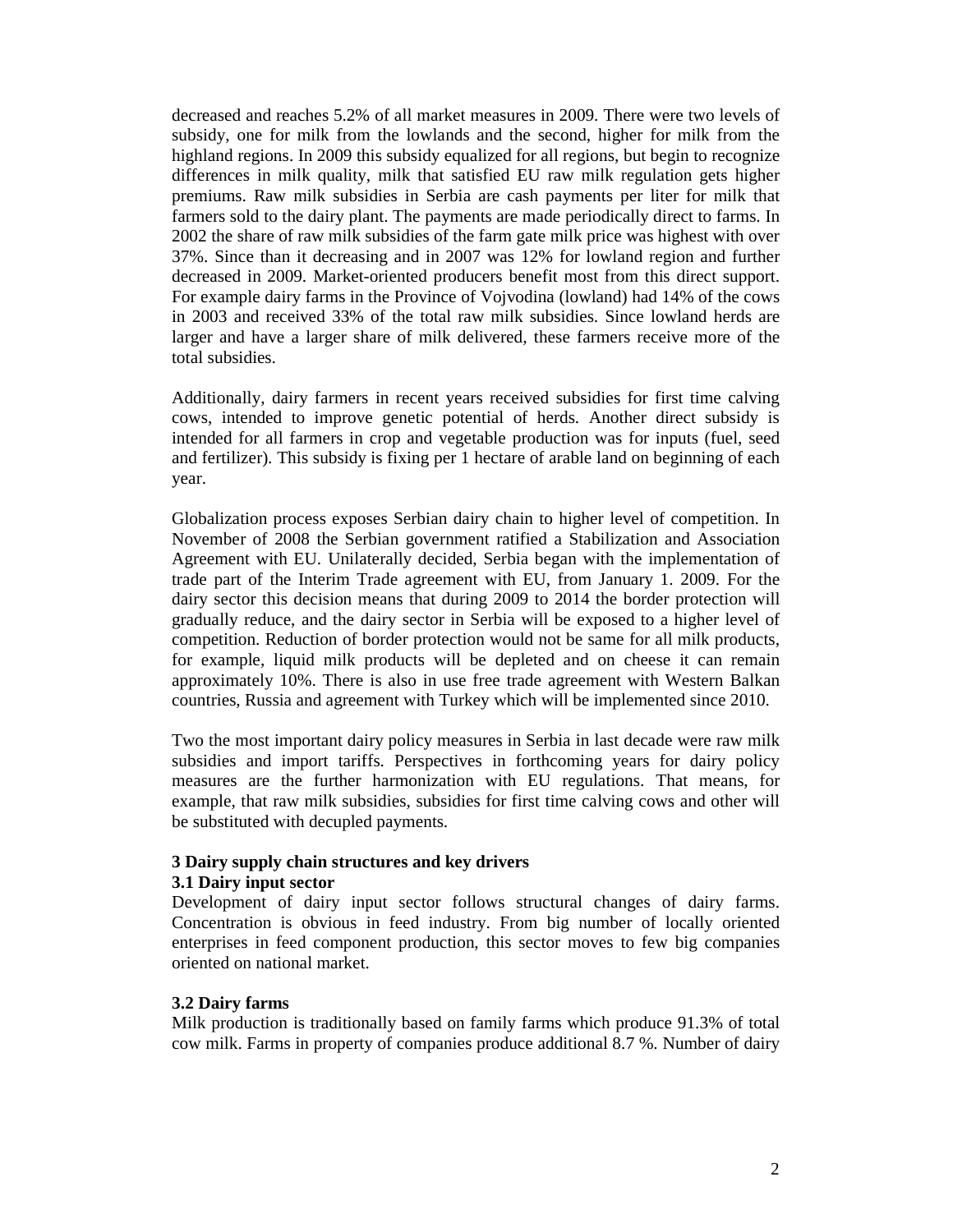farms decreasing in Serbia, and now there is about  $285$  thousands<sup>1</sup> farms producing 1.7 million tons of cow milk. Total milk production in Serbia is stable in last 10 years. Stability (Figure 1) is result of constant decreasing farm numbers, cow numbers and increase of average milk yield. In total milk production, 75% were produced in Central Serbia, and 25% in Province Vojvodina.



 **Figure 1.** Cow population, average milk yield and milk production in Serbia.

Average number of cows per farm increase, but it is still small, just above 2 cows. This is extremely small if compared with EU-15 where the average herds size is around 40 cows, ranging from 14 cows per holding in Greece to 80 in the UK (Berkum, 2007, p. 5). The most of decreases in number of farms and cow population comes from farms with 1 to 5 cows per herd in highland regions.

Because there were no precise information about farm number and also number of dairy farms, Ministry of agriculture, forestry and water management (MAFW) started a process of farm registration in 2004. It is a voluntary and ongoing process. Established register of farms is using for distribution subsidies directly to farmers. Until 2007 (Table 1) in the register were collected data from 65,534 farms which deliver milk and own 209,682 cows. Out of register are still the majority of dairy farms, but mainly farms that own 1 or 2 cows.

| <b>THERE IS THERE</b> SIZE and COW HUMBOLS IN INSTRUCTOR IN 2007 |                                              |                                              |         |               |  |  |
|------------------------------------------------------------------|----------------------------------------------|----------------------------------------------|---------|---------------|--|--|
| Cows<br>number                                                   | <b>Farms</b>                                 | <b>Total</b><br>Farm<br>share<br><b>COWS</b> |         | Cows<br>share |  |  |
| 1 to $3$                                                         | 53,693                                       | 107,386                                      | 81.93%  | 51.21%        |  |  |
| 4 to 5                                                           | 6,922                                        | 31,149                                       | 10.56%  | 14.86%        |  |  |
| 6 to 12                                                          | 3.937                                        | 35,433                                       | 6.01%   | 16.90%        |  |  |
| 13 to 50                                                         | 890                                          | 26.700                                       | 1.36%   | 12.73%        |  |  |
| 51 to 100                                                        | 44                                           | 3,256                                        | 0.07%   | 1.55%         |  |  |
| 101 and over                                                     | 48                                           | 5,760                                        | 0.07%   | 2.75%         |  |  |
| TOTAL:                                                           | 65,534                                       | 209,684                                      | 100.00% | 100.00%       |  |  |
|                                                                  | <sup>1</sup> Source: MAFW Register of farms. |                                              |         |               |  |  |

**Table 1.** Herd size and cow numbers in Registered in 2007<sup>1</sup>.

 $\overline{a}$ 

<sup>&</sup>lt;sup>1</sup> According data from Register of Ministry of agriculture, forestry and water management (MAFW) and author calculation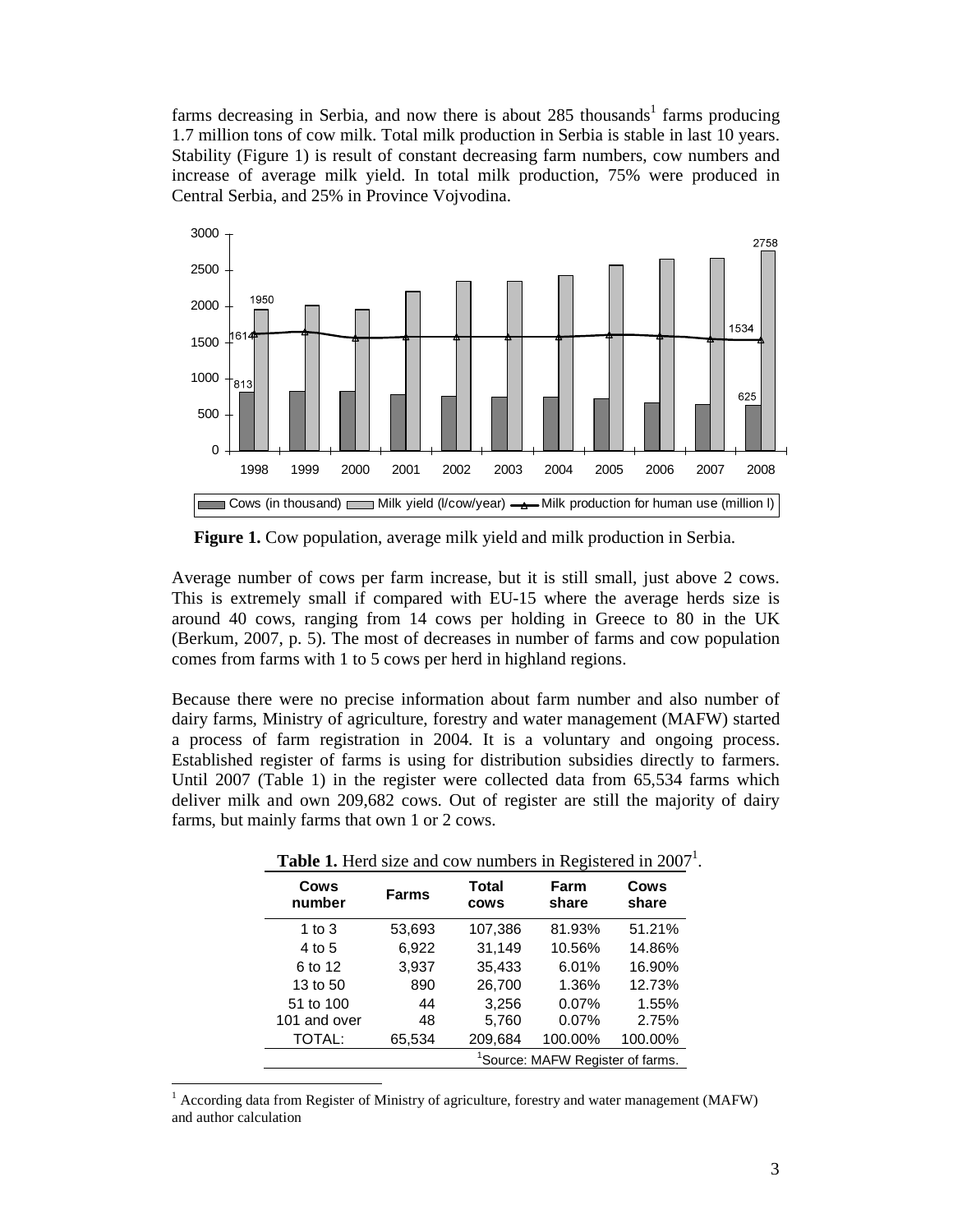In period from 2002, when was last census to 2007, according data from farm register absolute number of farms with 6 and more cows in herd increased from 4.3 to 4.9 thousands. At same time this group of dairy farms doubled their number of cows, and their share in total number of cows (648,000) increased up to 11% in 2007.

Commercial farms (mostly family farms) during transition, since 2001, significantly changed structure and increased capacity of production. Measures of agricultural politics were aimed mainly to dairy farmers. At same time, newly privatized dairies, where new owners invested tens millions Euros to expand capacities, actively influenced on farms to ensure suppliers of good quality milk. That also provided positive effect on average herd increase. According data of farm register from MAFW, milk processing sector bought 814.5 million liters milk which represents 52.6% of the total milk production intended for human consumption. It is highest level of milk intake ever recorded in Serbia.

An important characteristic of dairy farms, as well as the majority of other farms is lack of cooperative action. In practice there are just few associations of dairy farmers, which don't have any economical or political influence on market or related institutions. Cooperatives in dairy farming don't exist, and it is partially result of negative experience from socialistic cooperatives.

### **3.3 Milk processing sector**

In Serbia in 2007 operated 202 dairy processing companies, that is less than in previous year (211). There is a significant diversification of companies by operating capacities from a very small to big scale. Four biggest milk processor companies (Table 2) has share in total milk intake 60.3%. The biggest player on the Serbian market is Danube Food Group B.V. which has majority ownership in five companies and participates with 44.4% in total milk processing. Rest of row milk market (39.7%) is controlled by 16 middle sized and 180 small sized dairy companies. Those companies increased market share for 2.2% compared with previous year.

|                | Company name                                                           | Deliveries of milk to<br>dairies (in liters) |             | <b>Market share</b> |        |
|----------------|------------------------------------------------------------------------|----------------------------------------------|-------------|---------------------|--------|
|                |                                                                        | 2006                                         | 2007        | 2006                | 2007   |
|                | Dairies in structure of                                                |                                              |             |                     |        |
|                | DANUBE FOODS GROUP B.V.                                                | 350,374,975                                  | 361,959,880 | 47.4%               | 44.4%  |
| 1 <sub>1</sub> | - IMLEK, IMPAZ and                                                     | 230,587,554                                  | 243,462,640 | 31.2%               | 29.9%  |
|                | Zemunska mlekara                                                       |                                              |             |                     |        |
|                | - Novosadska mlekara                                                   | 60,697,564                                   | 61,205,680  | $8.2\%$             | 7.5%   |
|                | - Mlekara Subotica                                                     | 59.089.857                                   | 57,291,560  | $8.0\%$             | 7.0%   |
| 2.             | "Mlekara Šabac", Šabac                                                 | 43,187,653                                   | 56,945,950  | 5.8%                | 7%     |
| 3.             | "Somboled", Sombor                                                     | 40,256,713                                   | 43,665,250  | 5.4%                | 5.4%   |
| 4.             | "Mlekoprodukt", Zrenjanin                                              | 28,977,976                                   | 28,720,080  | $3.9\%$             | 3.5%   |
| 5.             | Dairies from 5 to 15 millions liters<br>of processed milk              | 126,563,765                                  | 158,097,080 | 17.1%               | 19.4%  |
| 6.             | Small sized dairies with less than<br>5 millions liters processed milk | 150,584,654                                  | 165,139,540 | 20.4%               | 20.3%  |
|                | <b>TOTAL:</b>                                                          | 739,945,736                                  | 814,527,780 | 100.0%              | 100.0% |
|                | 'Source: MAFW Register                                                 |                                              |             |                     |        |

|  |  |  | Table 2. Structure of dairy processing sector <sup>1</sup> with milk intake and market share. |
|--|--|--|-----------------------------------------------------------------------------------------------|
|--|--|--|-----------------------------------------------------------------------------------------------|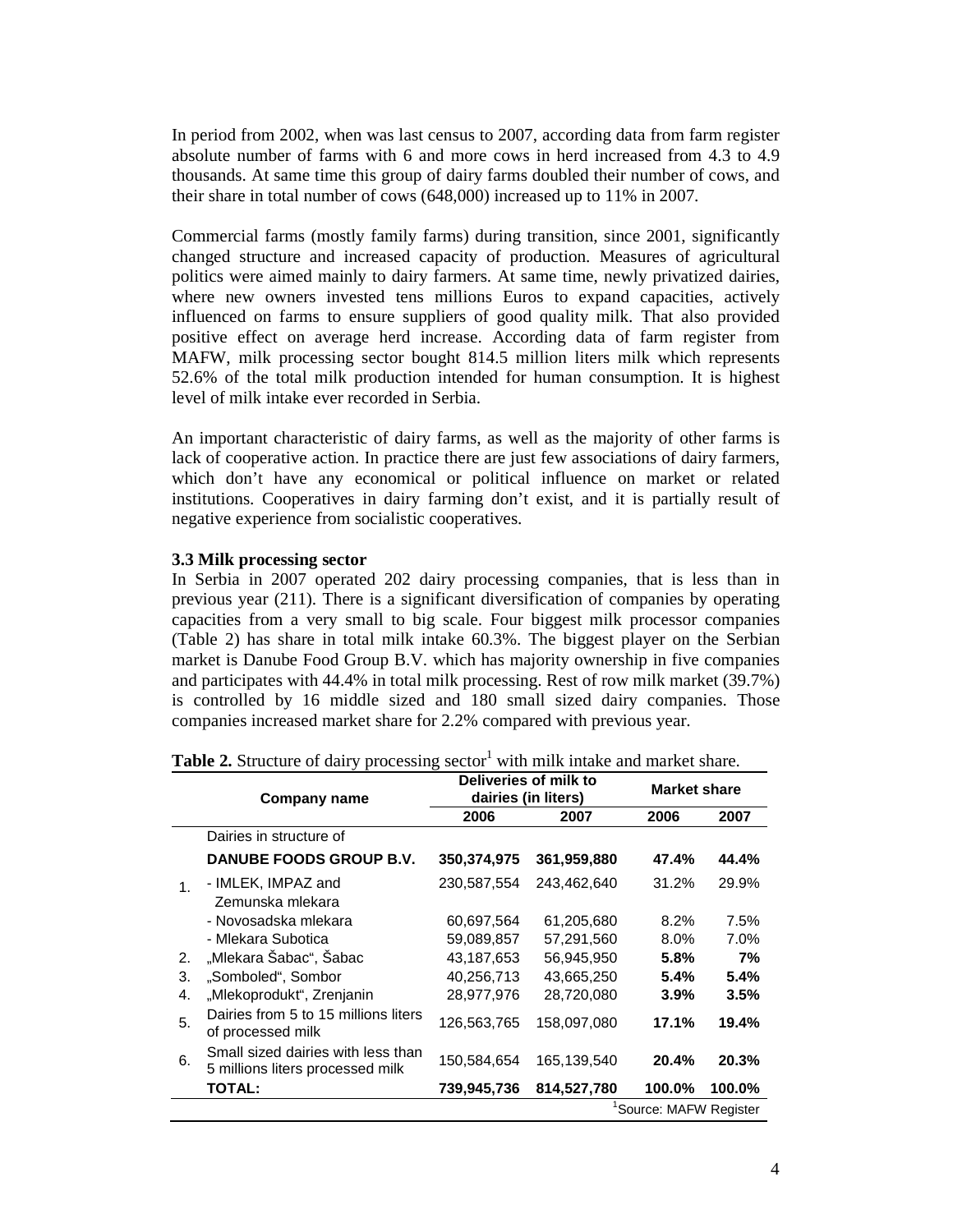Privatization of milk processing companies was one of the most successful in Serbian economy. New owners heavily invested in modernization and expanding capacities to be able to accept bigger amounts of milk in the short term, expecting increase of marketed milk.

Level of competition between milk processing companies on input market is low, because they are mainly oriented on dairy farms geographically closer to processing plant. From other side, farmers with small amounts of milk are not able to offer milk to more than one processor which organizes milk collecting station in that village. Dairy companies usually buying milk directly, on contract base, from farms that own 10 or more cows in herd. With increase of capacity of production on commercial family farms, dairy processors interest for milk from small producers decreased during 2008. Dairy processors are particularly merit for vertical integrations with dairy farmers, and rationalization of supply base.

After the privatization processors provided some extension services to commercial farms and in some cases also financial support for the purchase of inputs such as: feed, mechanization, cows, equipment and so on. All inputs provided were contracted with farmers in specific amounts of milk they had to deliver to processors in an agreed period of time. All those services should be done by cooperatives but, in the absence of farmer's initiative to organize cooperatives, processors used this space to assure long term supply of milk. The organization of milk collecting stations and transport are in the hand of processors. Row milk prices are establishing based on control of milk quality, but that service is conducted only by the milk plants.

### **3.4 Retail sector**

Last link in dairy supply chain is distribution of milk to consumers. The most important role in milk distribution in Serbia plays retail chains. According results of earlier conducted research for 2006 (Popovic 2007, p. 67) it is concluded that milk and liquid milk products are mainly distributed through retail sector, and just small amount through food service. Retail stores participate in distribution of fresh milk with over 99%, UHT milk 93.8% and yoghurt products 97.2%. Several domestic and foreign retail chain companies operate on the Serbian market. Among the domestic retailers the biggest are: Delta (Maksi, Tempo and Pekabeta), C–Market, Univerexport and Si Market. The most important foreign retailers, which originate from Slovenia and Croatia, are: Mercator, Idea, KTC and Tus. From other well known foreign retailers there is Metro.

Level of competition in retail sector is increasing slightly in last years with entering domestic market by foreign retail chains. Until now retail sector still didn't take strategic steps in this sector to ensure stability and competitive milk prices through own labels. In recent period retailers practice market power with pushing dairy processors to ensure credit period for 90 and more days. That situation caused negative boomerang effect on other levels of dairy supply chain. Also, higher retailer margins causing relatively high prices in market for milk and liquid milk products which are particularly important in consumption structure.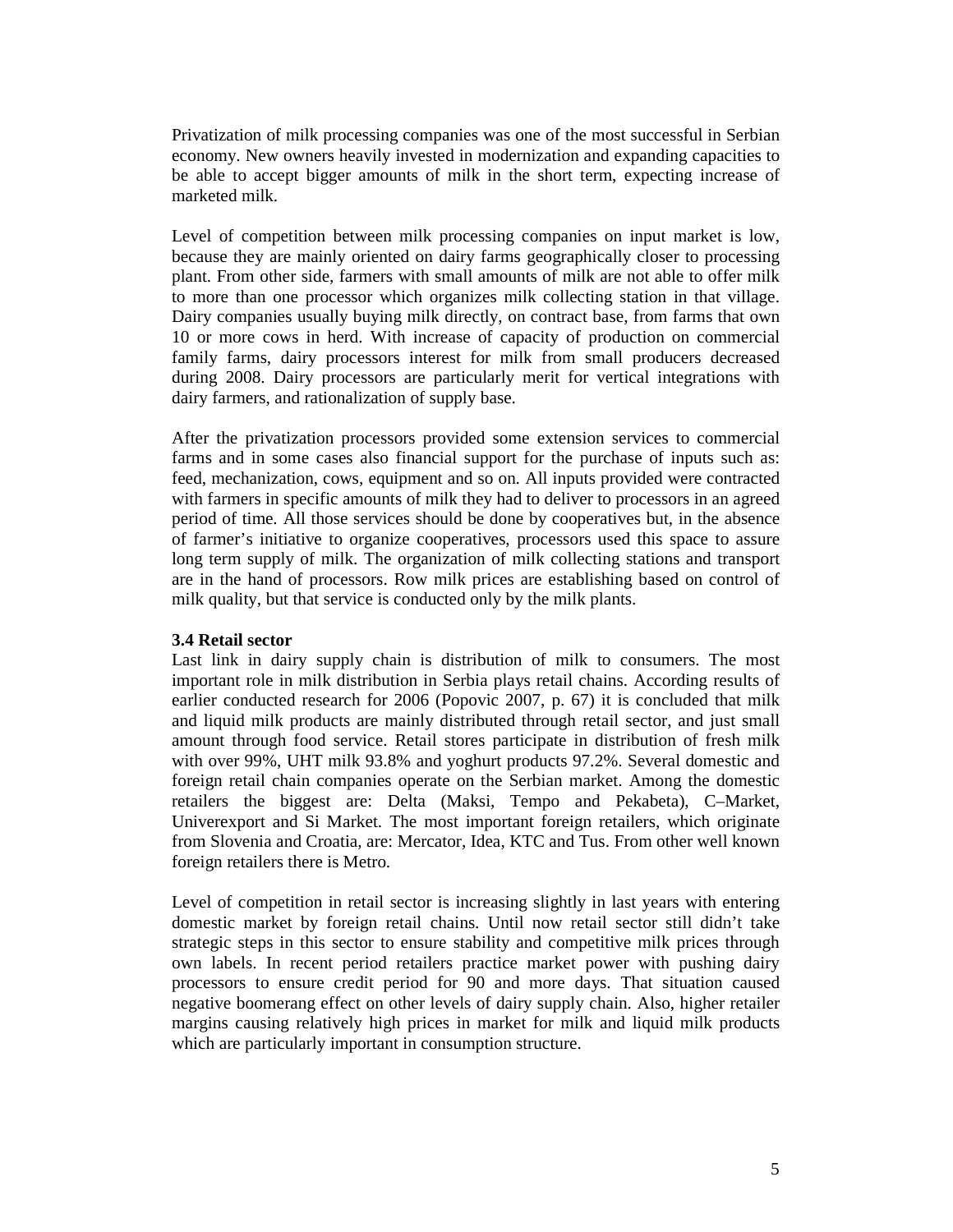# **3.5 Consumers**

Consumers, their dietary habits and tastes, are the most important segment in food supply chain. Total demand for milk and milk products is limited by two factors population and income per capita. Population in Serbia decreases by 0.4% rate, while income per capita slightly increases.

Like on other market with lower income per capita, in Serbia milk is consumed mainly in shape of pasteurized or UHT milk and fermented liquid milk products. Consumption of all kinds of cheese and butter is not significant, according official statistical data. But it should be treated with care, because there is a not included farm processing and informal market.

From data presented in Table 3 can be concluded that milk consumption per capita is slightly decreasing in recent years. At same time consumption of cheese and butter has positive trend. The difference between milk production and milk consumption per capita is the net trade per capita. Serbia has a small positive net trade balance and exports mainly to former Yugoslavia republics.

| Year                                                                   | <b>Milk</b><br>production | <b>Milk</b><br>consumption | <b>Milk and liquid</b><br>milk products | <b>Cheese</b> | <b>Butter and</b><br>cream |
|------------------------------------------------------------------------|---------------------------|----------------------------|-----------------------------------------|---------------|----------------------------|
| Per capita                                                             |                           |                            |                                         |               |                            |
| 2005                                                                   | 215.3                     | 208.2                      | 174.3                                   | 3.3           | 0.6                        |
| 2006                                                                   | 214.1                     | 205.7                      | 170.8                                   | 3.3           | 0.5                        |
| 2007                                                                   | 209.7                     | 201.3                      | 165.3                                   | 3.4           | 0.6                        |
| 2008                                                                   | 208.3                     | 200.6                      | 163.3                                   | 3.5           | 0.7                        |
| Source: Statistical office of Republics Serbia and author calculation. |                           |                            |                                         |               |                            |

**Table 3.** Milk production and milk products consumption<sup>1</sup> per capita.

# **4 Economics of milk production**

Two research projects of milk production economics in lowland region (Province of Vojvodina) where conducted in 2003 and 2007 production year. Both researches were focused only on milk production enterprise, with sample size 20 and 24 commercial family farms respectively. Rearing herd replacement and calves were treated as separate enterprises. Methodology was identical, based on economics concept of costs, and including all cash and noncash revenues. Profit was measured as entrepreneur profit and net farm income.

Using E-views software numerous of independent variables were examined in estimation of milk production cost function. Finally the model with four independent variables showed the best results and function of average cost in 2007 was estimated as:

```
AC = 35.72586651 - 0.2190378845 \cdot COWS + 0.001650302384 \cdot COWS^2 -0.00297647414·MY + 0.6007004142·CONC + 0.06894880067·WR 
R^2 = 81,88F_0 = 16,26 > F_{(0.01:5:19)} = 4,17where: 
COWS = average cow numbers
MY = average milk yields (liter/cow/year)CONC = concentrate costs (\text{din/kg})WR = wage rates (din/working hour)
```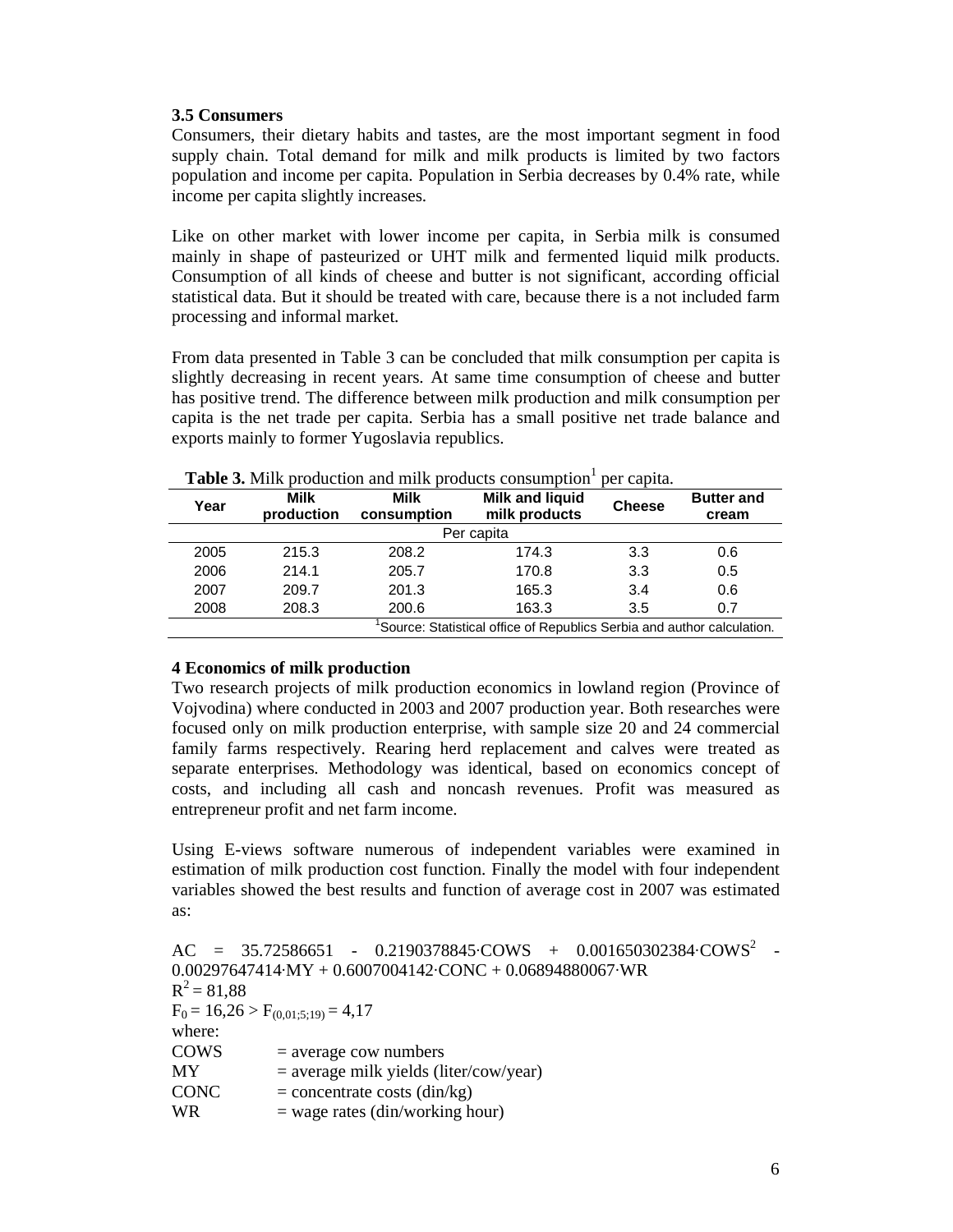Statistical properties of the model are good. The  $R^2$  value of 81.88 indicating that above 80% of inter-farm variance in costs is explained and that is emphasized by Fstatistics which indicate that model is significant at 99% level. Since the main control variable for the farmer is the number of cows, there was made an assumption that milk yield is fixed for all farms (weighted average yield in sample). That enables to represent cost function as simple quadratic function which is much easier for analytics.



 **Figure 2.** Estimated cost function of milk production in lowland region in 2007.

According model in 2007 only farmers with 30 and above cows in herd could earn entrepreneur profit. Results for 2003 production year shows that only farms with 10 and more cows could earn entrepreneur profit (Popovic R, 2006). It's indicates that bottom line of profitability in milk production is moving to the bigger herd size. If farmers are profit maximizing, as model assumes, they should expand herd size to cost minimization level of 69 cows and beyond this to profit maximizing level of 87 cows.

From quartile analysis by entrepreneur profit can be inferred that entrepreneur profit was achieved by bigger farms. Top 25% of sampled farms (6 of 24) are not the biggest farms by land area and don't have significantly bigger herds. Source of their profitability could be found basically on revenue side and partially on cost side. Those farms earn highest revenue due to high average milk yield and the highest average milk price.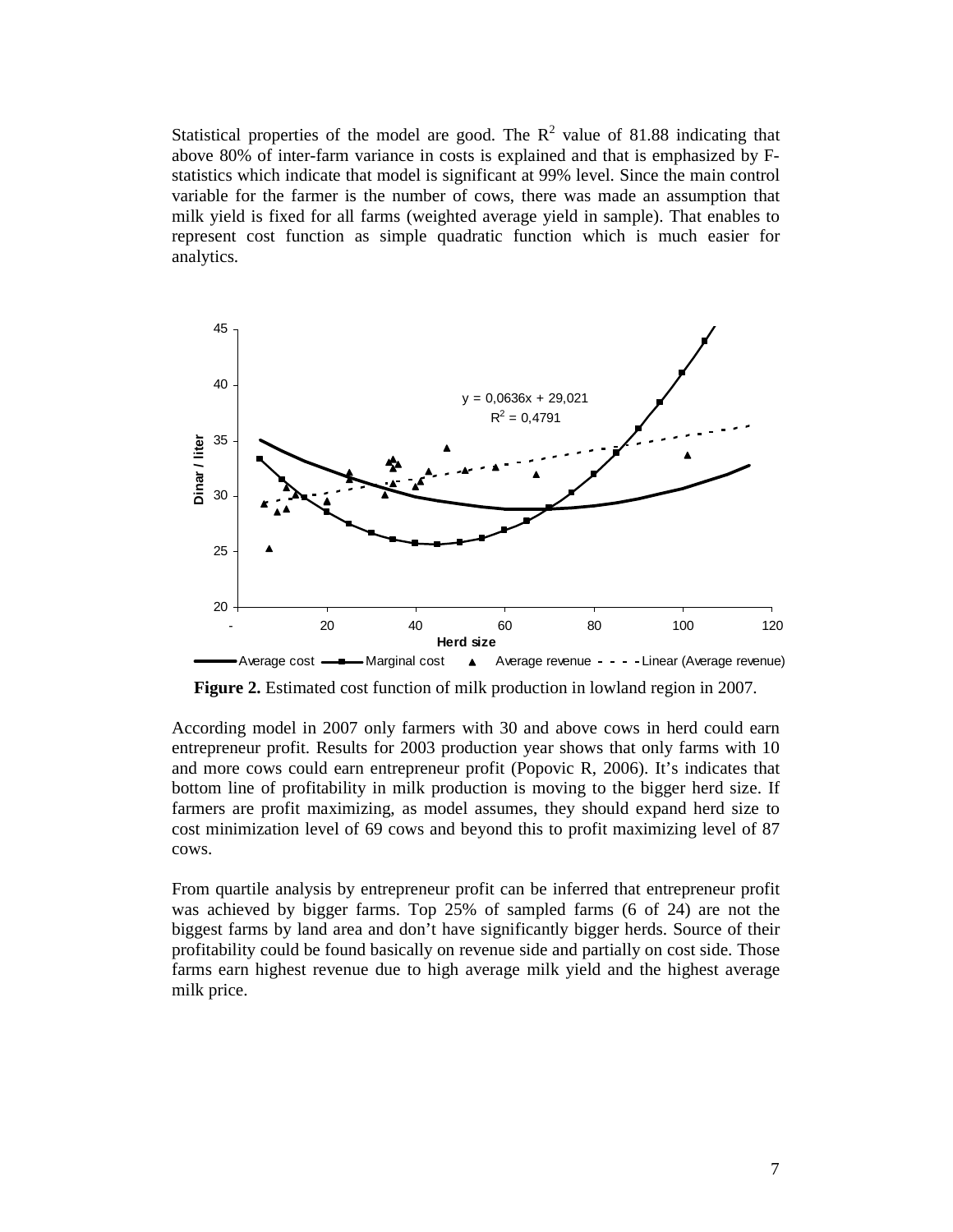|                                       | <b>Highest</b><br>Quartile | Up/Mid<br>Quartile | <b>Mid/Low</b><br>Quartile | Lowest<br>Quartile |
|---------------------------------------|----------------------------|--------------------|----------------------------|--------------------|
| Average land used (ha)                | 72                         | 108                | 33                         | 41                 |
| Own land (ha)                         | 23                         | 33                 | 19                         | 17                 |
| Average cows number                   | 48                         | 46                 | 26                         | 15                 |
| Average milk yield (I/cow)            | 6,645                      | 5,282              | 5,776                      | 5,660              |
| Revenue (€/cow)                       | 2,627                      | 2,065              | 2.166                      | 2,023              |
| Revenue from milk sale (€/cow)        | 2,106                      | 1.591              | 1,692                      | 1,512              |
| Milk price $(\in/1001)$               | 32                         | 31                 | 30                         | 27                 |
| Variable cost (€/cow)                 | 1,241                      | 1,226              | 1,434                      | 1,317              |
| Fixed cost $(\epsilon$ /cow)          | 871                        | 793                | 896                        | 1,076              |
| Occupier's income (€/cow)             | 860                        | 427                | 326                        | 360                |
| Entrepreneur profit $(\epsilon$ /cow) | 514                        | 46                 | $-164$                     | $-369$             |

**Table 4.** Ouartile analysis by entrepreneur profit in 2007.

No one national market is entirely isolated from world market trends in long term. The milk price transmissions on Serbian market (Figure 3) in period 2006 to 2008 shows, it is asymmetric and time lagged. In 2007 when world market experienced extremely milk price increase, wave of that increase came with 9 months delay on Serbian market. In same year milk price transmission on German and Poland market, was faster and less asymmetric. The reasons for this might be linked to two major facts. Firstly, the Serbian market is not well integrated in to the world market, what is emphasized with fact that either smaller farms or commercial farms didn't get higher prices until September 1. Because of the rapid increase of input prices in the period June-August farmers suffered a loss in dairy enterprise during this three months period. Secondly, slow milk price transmission could be a sign that farmer's position on market wasn't favorable in relation with milk processors. Additional analysis of milk prices for commercial dairy farms shows that when eventually milk processors decide to increase the price for raw milk, they pay much higher prices to commercial farms. Those farms produce high quality of row milk. Only over three months milk prices, achieved by commercial family farms, reached the level of world prices and since April 2008 where close to average prices those dairy farmers got in Germany.



**Figure 3.** Average monthly farm gate milk prices in Germany, Poland, Serbia and estimate for World.